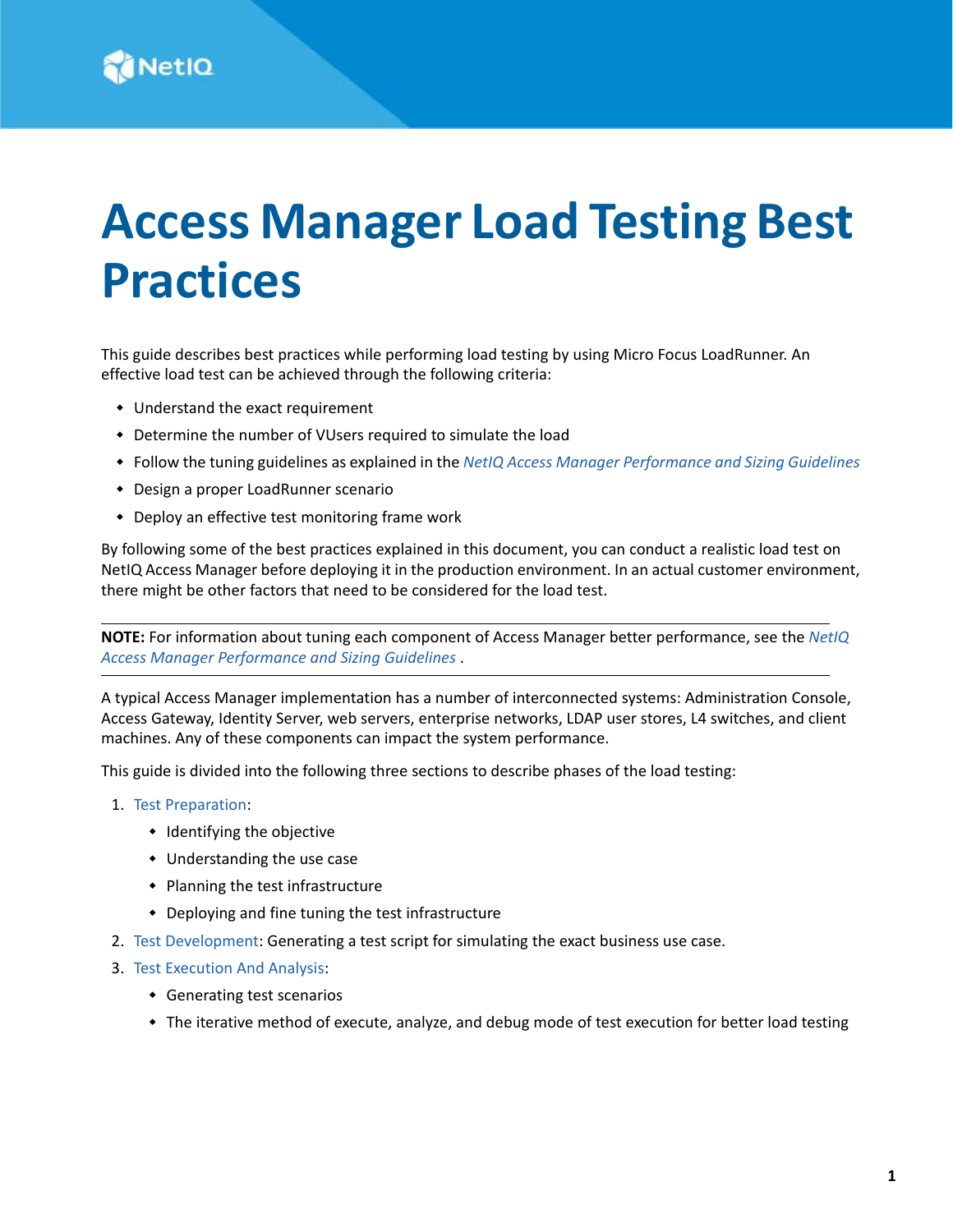# <span id="page-1-0"></span>**1 Test Preparation**

Test preparation includes the following activities:

- Identifying the test objective
- Understanding the use case
- Planning the test infrastructure
- Deploying and fine tuning the test infrastructure

### **1.1 Identifying the Test Objective**

| <b>Type of Test</b>                         | <b>Objective</b>                                                                                                                                                                                         |
|---------------------------------------------|----------------------------------------------------------------------------------------------------------------------------------------------------------------------------------------------------------|
| Pre-production performance<br>testing       | Helps you test performance of Access Manager under user load conditions. The<br>objective is to determine if Access Manager can sustain the requested number of users<br>with acceptable response times. |
| Endurance testing                           | Validates the stability and reliability of Access Manager by applying a load for an<br>extended period of time.                                                                                          |
| Sizing recommendation/<br>capacity planning | Determines the maximum number of users that can use Access Manager<br>simultaneously before experiencing system failure.                                                                                 |

#### **1.2 Understanding the Use Case**

Understanding the use case includes the following activities:

- **Identifying the type of a user request** A user can perform more than one operations as part of requests. Identifying the type of user requests helps in designing scripts that can be used by the virtual users.
- **Identifying and estimating the number of concurrent users that can use Access Manager** Helps to design the number of users to be run in each test.
- **Identifying the real user behavior** Helps to design the virtual user ramp up during the load test. For example, there can be users that login and remain connected for some time before logging out. Whereas there can be users that login and after accessing few files, go to idle state and never logout.

#### **1.3 Planning the Test Infrastructure**

After arriving at the estimated number of concurrent users, you can design the infrastructure required for the load test based on the recommendations in the performance and sizing guidelines. Ensure that the network devices and the back end web servers used for the tests do not have any limitation.

For information about the hardware platform requirements for setting up the Access Manager infrastructure, see [Performance and Sizing Guidelines](https://www.netiq.com/documentation/access-manager-45/performance-and-sizing-guidelines/data/bookinfo.html).

#### **1.4 Deploying and Fine Tuning the Test Infrastructure**

After the test infrastructure is ready, tune the various components of the infrastructure to get the optimum and expected performance.

For the tuning recommendations, see [Performance and Sizing Guidelines](https://www.netiq.com/documentation/access-manager-45/performance-and-sizing-guidelines/data/bookinfo.html).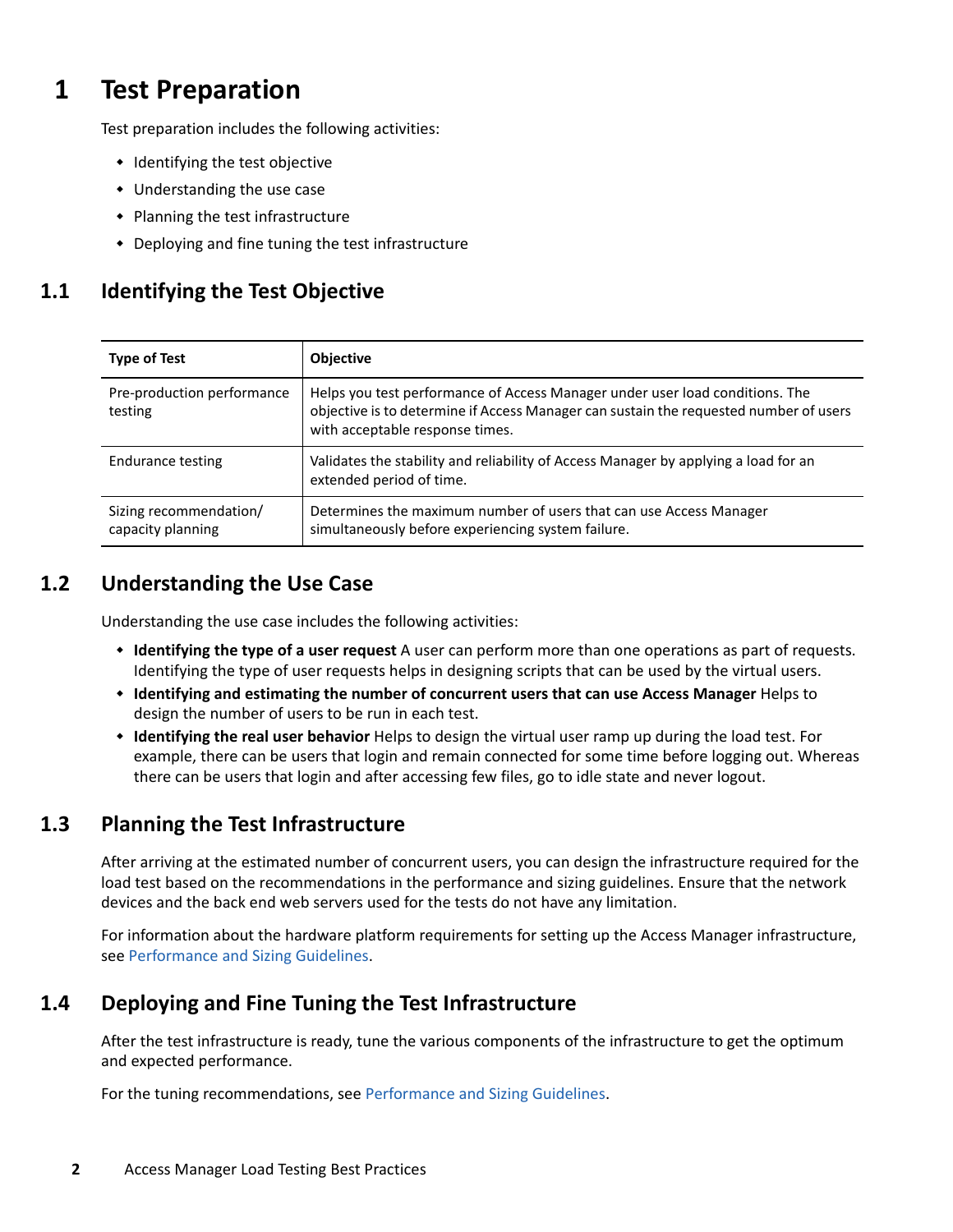# <span id="page-2-0"></span>**2 Test Development**

The test development involves the following phases:

- Script generation
- $\bullet$  Identifying the transactions
- Parameterization
- Run-time parameters

#### **2.1 Script Generation**

LoadRunner VuGen is used to capture user behaviors. During recording, ensure that you perform the same task as a real user does in the production environment.

You can record different scripts for each operation and scenario. For example, you can create separate scripts to simulate a user trying to access the following resources:

- A public web page through Access Manager
- A protected web page

#### **2.2 Identifying the Transactions**

After the basic scripts are ready, you can group the individual operations into different LoadRunner transactions. This helps to measure the time taken to complete that transaction during the load testing. A transaction can be a single operation by an end user or a series of operations such as authenticating, accessing the page, and a logout based on your test requirement.

#### **2.3 Parameterization**

To accurately simulate the real-user behavior in a load test, it is important to parameterize the user inputs. This helps in making the test inputs random during the load test.

During the load test, you can parameterize login users, web pages, and so forth.

#### **2.4 Run Time Parameters**

Consider the following run-time parameters while creating scripts:

| Parameter                | <b>Purpose</b>                                                                                                                                                                                           |
|--------------------------|----------------------------------------------------------------------------------------------------------------------------------------------------------------------------------------------------------|
| <b>Think Time</b>        | To introduce an appropriate delay between each operation. This parameter can be used to<br>simulate the idle time a user spends on a particular web page.                                                |
| <b>Browser Emulation</b> | To emulate the type of the web browser an end user uses.                                                                                                                                                 |
| <b>Browser Caching</b>   | To simulate the browser caching based on the web server behavior.                                                                                                                                        |
| IP Spoofing              | To make each VUser send requests with different source IP addresses by enabling IP Spoofing<br>during the load test. This ensures that a L4 switch distributes load to each node in a correct<br>manner. |
| <b>Connection Speed</b>  | To simulate a situation where a user connects to the server with different network speed.                                                                                                                |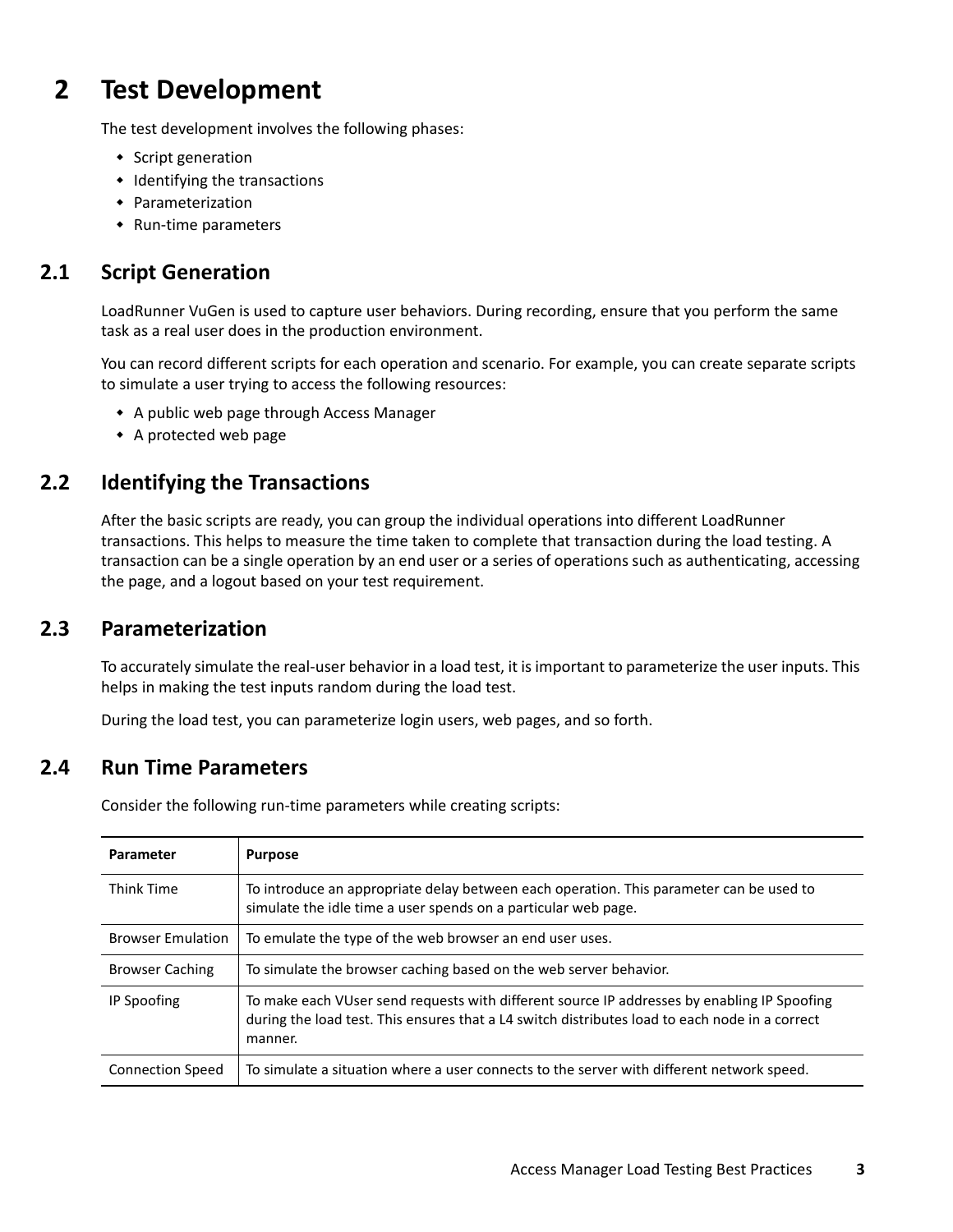**NOTE:** If the backend web server uses Authentications, Formfill, or Identity Injection, the LoadRunner test design does not change. The test design changes only when the user behavior changes.

# <span id="page-3-0"></span>**3 Test Execution And Analysis**

The test execution approach is as follows:

- **Component-wise load testing:** Each integrated Web portal is performance tested with Access Manager. The objective of this approach is to ensure performance of the application and to determine the optimal configuration for the end-to-end integrated performance test.
- **End-to-end integrated performance test:** All applications are integrated during the end-to-end load test to simulate a production behavior.

The test execution and analysis is an iterative process and is executed in the following order:



## **4 Monitoring The Test Infrastructure**

This phase includes monitoring the following components of the test infrastructure:

- Identity Server and ESP
- Access Gateway
- Back-end web servers
- LDAP user stores
- L4 switch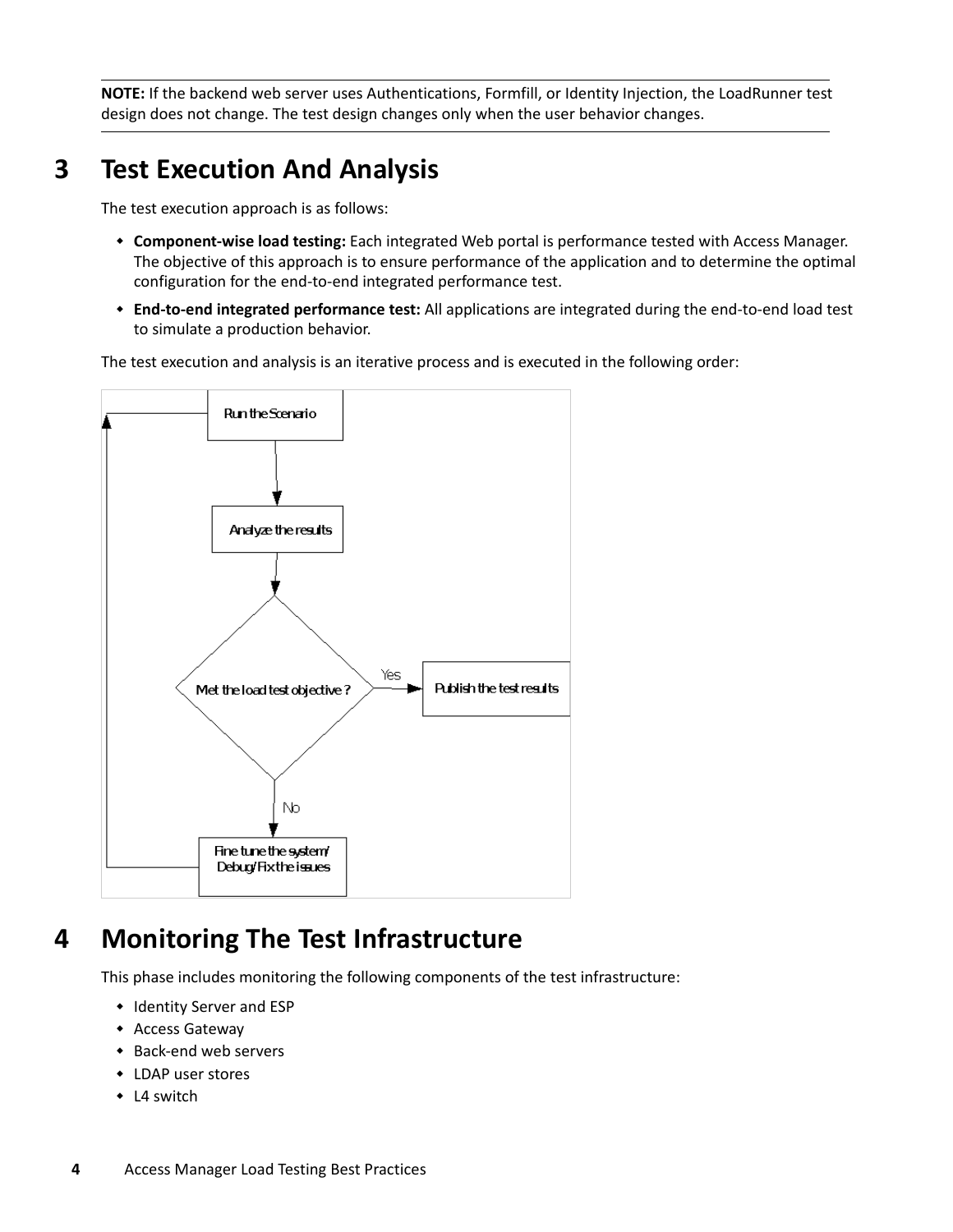#### **4.1 Identity Server and ESP**

- On Identity Server and ESP, enable the statistics logging and monitor the *catalina.out* file to watch for sessions, number of threads, memory consumed, and so forth. Ensure that ramp up of users are tuned so that total number of sessions with any scenario does not cross the acceptable limit per setup.
- The Administration Console statistics page also provides useful Identity Server/ESP statistics.
- Use *'top'* and *'ps elF'* commands to see the systems CPU and memory utilization and subsequently use these to fine-tune tests and test infrastructure.
- Use the *netstat* command to capture the connections build up to the server. For example, netstat -natpl | grep 443 | grep ESTAB | wc -l

#### **4.2 Access Gateway**

- The apache server status page (http://127.0.0.1:8181/server-status) can be used to monitor the requests per sec, apache thread status, current load, CPU usage, and so forth.
- U*se 'top'* and *'ps elF*' commands to see the systems CPU and memory utilization.
- Use the *netstat* command to capture the connections build up to the server. For example, netstat -natpl | grep 80 | grep ESTAB | wc -l

#### **4.3 Backend Web Servers**

Monitor the backend web servers to ensure that that these do not affect the performance during the load test.

#### **4.4 LDAP Use Stores**

Monitor the LDAP users stores to ensure that these do not affect the performance during the load test.

#### **4.5 L4 Switches**

- Monitor the L4 switch to see if the load is properly shared across all nodes based on the load balancing algorithm selected in the L4 switch.
- Monitor the session stickiness in the L4 switch. If the session is not sticking correctly, it results in a number of proxy requests that impacts the performance.

## **5 Use Cases**

Let's consider an example of a typical organization that has the following web resource protected by Access Manager. This use case is designed after studying multiple customers and their use cases.

- Web Applications/Portal: mycompany.com protecting
- email Web Access myMail
- Bug tracking tool myBugzilla
- Web Based Social networking -myTeaming
- Employee Self Service Portal myInnerweb
- Company Intranet Site myIntranet

The following usage pattern is used as a reference throughout in this document. It is important to come up with a table of data like this before designing the load tests. Use the historical data if available.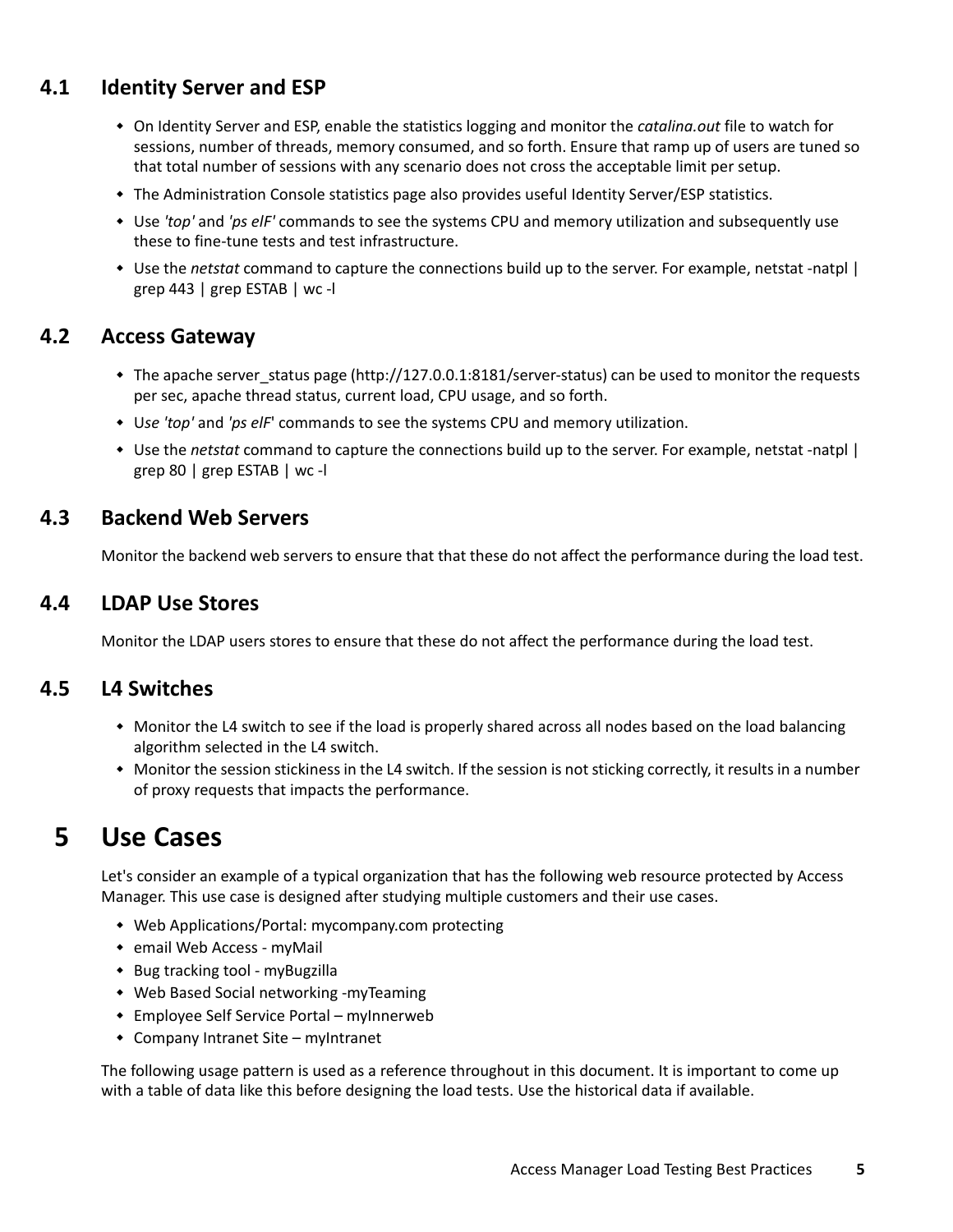If the historical data is not available, prepare the table based on certain assumptions and future needs.

| Portal     | Page visits<br>per day | Average<br>Page<br><b>Views per</b><br>hour | Peak<br>page visit<br>per hour | <b>Users</b><br>login per<br>day | Average<br><b>Users Per</b><br>hour | Peak<br>Users in<br>a hour | <b>Users</b><br>Average<br>logged in<br>time (min) | <b>Number</b><br>of pages<br>viewed<br>during the<br>logged in<br>period |
|------------|------------------------|---------------------------------------------|--------------------------------|----------------------------------|-------------------------------------|----------------------------|----------------------------------------------------|--------------------------------------------------------------------------|
| MyInnerweb | 6,720,000              | 280,000                                     | 400,000                        | 1,680,000                        | 70,000                              | 100,000                    | 60                                                 | $\overline{4}$                                                           |
| myBugzilla | 4,800,000              | 200,000                                     | 2,80,000                       | 720,000                          | 30,000                              | 40,000                     | 120                                                | 7                                                                        |
| myTeaming: | 1,440,000              | 60,000                                      | 80,000                         | 408,000                          | 17,000                              | 20,000                     | 320                                                | $\overline{4}$                                                           |
| myMail     | 1,080,000              | 45.000                                      | 60,000                         | 360,000                          | 15.000                              | 20,000                     | 10                                                 | 3                                                                        |
| myIntranet | 6,000,000              | 2, 250,000                                  | 400,000                        | 720,000                          | 30,000                              | 40,000                     | 50                                                 | 10                                                                       |

In this case study, only the test design for *myInnerweb* is explained. Using the same method, you can design the load testing for other applications also. The objective of the load tests is to meet the tabular data made for the myInnerweb application. This objective can be broken down into multiple objectives:

- Login test to find highest new user logins
- Application access tests to find highest number of requests made by existing sessions
- Endurance test to see the system can withstand the load for a longer duration

**NOTE:** Tests may vary based on the test objective and projected deployment.

#### **5.1 Login Test to Find Highest Number of Users Logins**

The objective of this test is to achieve the highest number of logins that Access Manager can support. In this example, the highest users' logins per hour of the day is 100,000. Tests should be first designed to achieve the expected numbers and then another round of test must be done to see the limit of the system by increasing the expected number by approximately 25%. The second test will ensure that the system can support a sudden surge in the user logins or user requests.

Out of these 100,000 logins, let us consider the following pattern of user behavior:

- 1. Users who login and remain idle for the rest of the day 50,000
- 2. Users who login, access some basic test page, and log out 25,000
- 3. Users who login and generate additional requests for more pages 25,000

This can be achieved by using the following three scripts:

- login keep idle script
- login access logout script
- login\_access\_multiple\_pages\_script

After the scripts are ready, arrive at total VUsers based on the following calculation:

Tuning: Set the session time out to 15 seconds in the Identity Server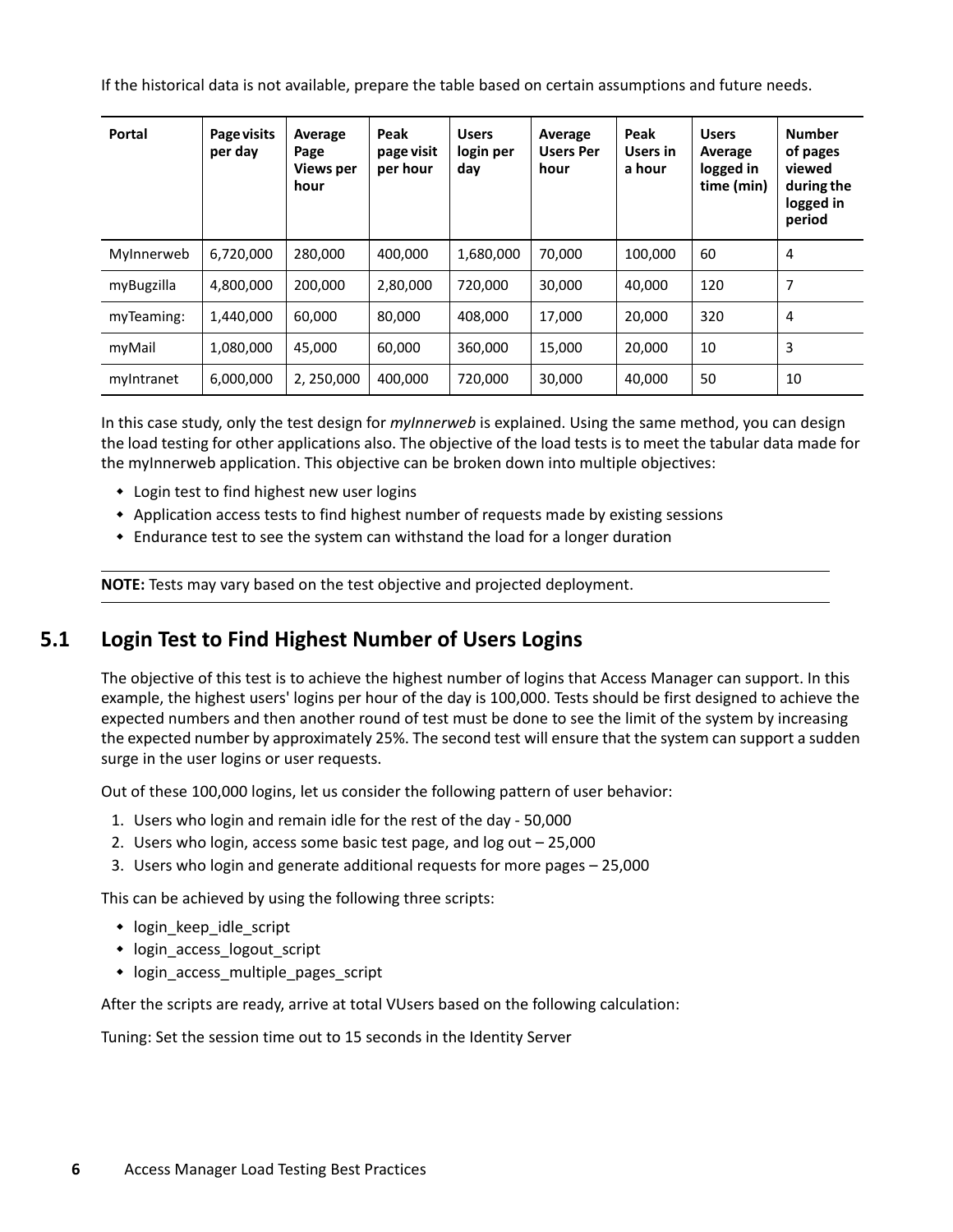#### **Idle users – 50,000 (login\_keep\_idle\_script)**

Time taken for a single VUser login: 1 second

In 1 hour, single VUser can simulate  $(60 * 60)/1 = 3,600$  users login

To reach 50,000 users login =  $50,000/3,600$   $\sim$  14 VUsers are required

#### **Users who login, access some pages, and log out – 25, 000 users (login\_access\_logout\_script)**

- 1. Time taken for a single user to login: 1 second
- 2. Time taken for a user to access some page: 1 second
- 3. Time taken for a user to logout: 1 second

Time taken for a single VUser to complete the operations =  $[a] + [b] + [c] = 3$  second

In 1 hour, the single users can simulate  $(60*60)/3 = 1,200$  users transactions

To simulate 25,000 users transaction =  $25,000/1,200 \approx 21$  VUsers

#### **Users who login and do some additional request -25,000 Users (login\_access\_multiple\_pages\_script)**

- 1. Time taken for a single user to login: 1 second
- 2. Time taken for a user to access some more pages: 8 second
- 3. Time taken for a user to logout: 1 second

Time taken for a single VUser to complete the operations =  $[a] + [b] + [c] = 10$  second

In 1 hour, the single users can simulate  $(60*60)/10 = 360$  users transactions

To simulate 25,000 users transaction =  $25,000/360 \approx 70$  VUsers

To simulate a load test for this scenario for one hour, 105 VUsers (14 + 21 + 70) are required.

After identifying the scripts and the total VUsers, plan the LoadRunner test scenario for the same.

Create the LoadRunner scenario by including the above three scripts and assigning the number of VUsers for each scripts obtained by using the above calculations.

| <b>Script</b>                      | <b>Quantity (VUsers)</b> |
|------------------------------------|--------------------------|
| login_keep_idle_script             | 14                       |
| login_access_logout_script         | 21                       |
| login_access_multiple_pages_script | 70                       |

Schedule LoadRunner with the following parameters: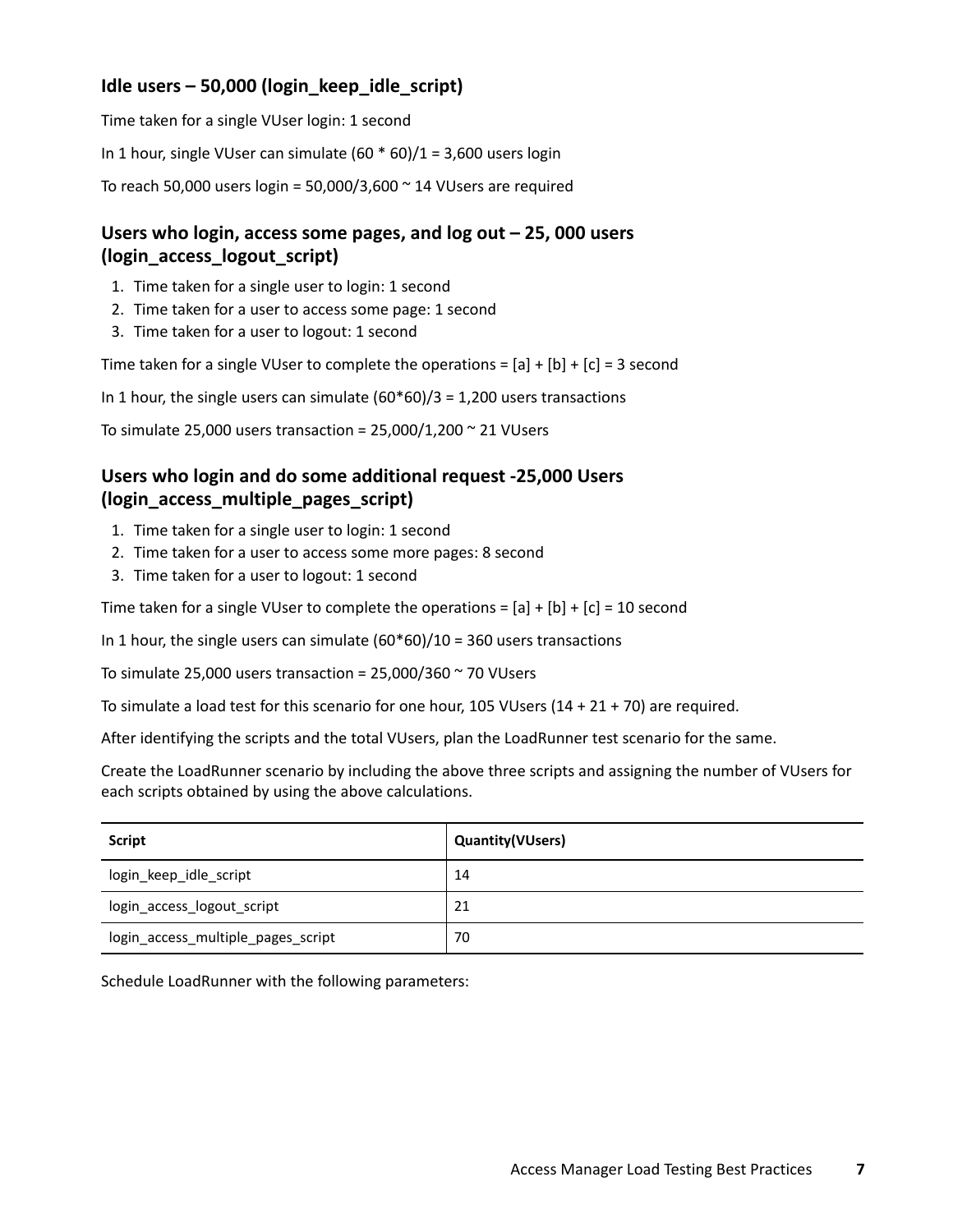| <b>Parameter</b>    | <b>Value</b>                                |
|---------------------|---------------------------------------------|
| <b>Start Group</b>  | Start immediately after the scenario begins |
| Initialize          | Initialize each VUser just before it runs.  |
| <b>Start VUsers</b> | 105 VUsers, 1 VUser every 1 second          |
| Duration            | 1 hour                                      |
| <b>Stop VUsers</b>  | Stop all VUsers simultaneously              |

These parameters allow to ramp up a VUser (1 VUser per second), run for one hour, and stop the VUser immediately after the test.

Run multiple iterations of the test scenarios to determine the exact ramp-up pattern in the following sequence:

- 1. Run the test
- 2. Analyze the logs and results to see whether the test objective is met
- 3. If no, fine tune the test scenario (ramp up, environment) and rerun the test
- 4. If yes, publish the test results

## **5.2 Application Access Tests: The Highest Number of Page Requests to an Application**

The objective of this test is to find the highest number of requests Access Manager can handle from existing logged in sessions for a period of 1 hour. In a real life scenario, users request for pages with a delay in between each pages. While simulating this test, this can be achieved by using the following three scripts:

- **login\_script:** to ensure all users are already logged in to Access Manager 100,000 Users
- **login and request script:** to simulate number of requests coming to Access Manager at any point of time from existing sessions – 400,000 page access per hour.
- \* session renewal script: to simulate sessions renewal under load for sessions spanning for more than the configured session timeout period

#### **Ensure that all 100,000 users are logged in to the system (login\_script)**

Configure a protected resource – PR1 with an authentication contract of session time out of 2 Hours.

To calculate the number of VUsers required:

Time taken for one user to login: 1 second

In 1 hour a single VUser can simulate: 60 \*60 = 3,600 Users login

To reach 100,000, we need: 100,000/3,600 = 28 VUsers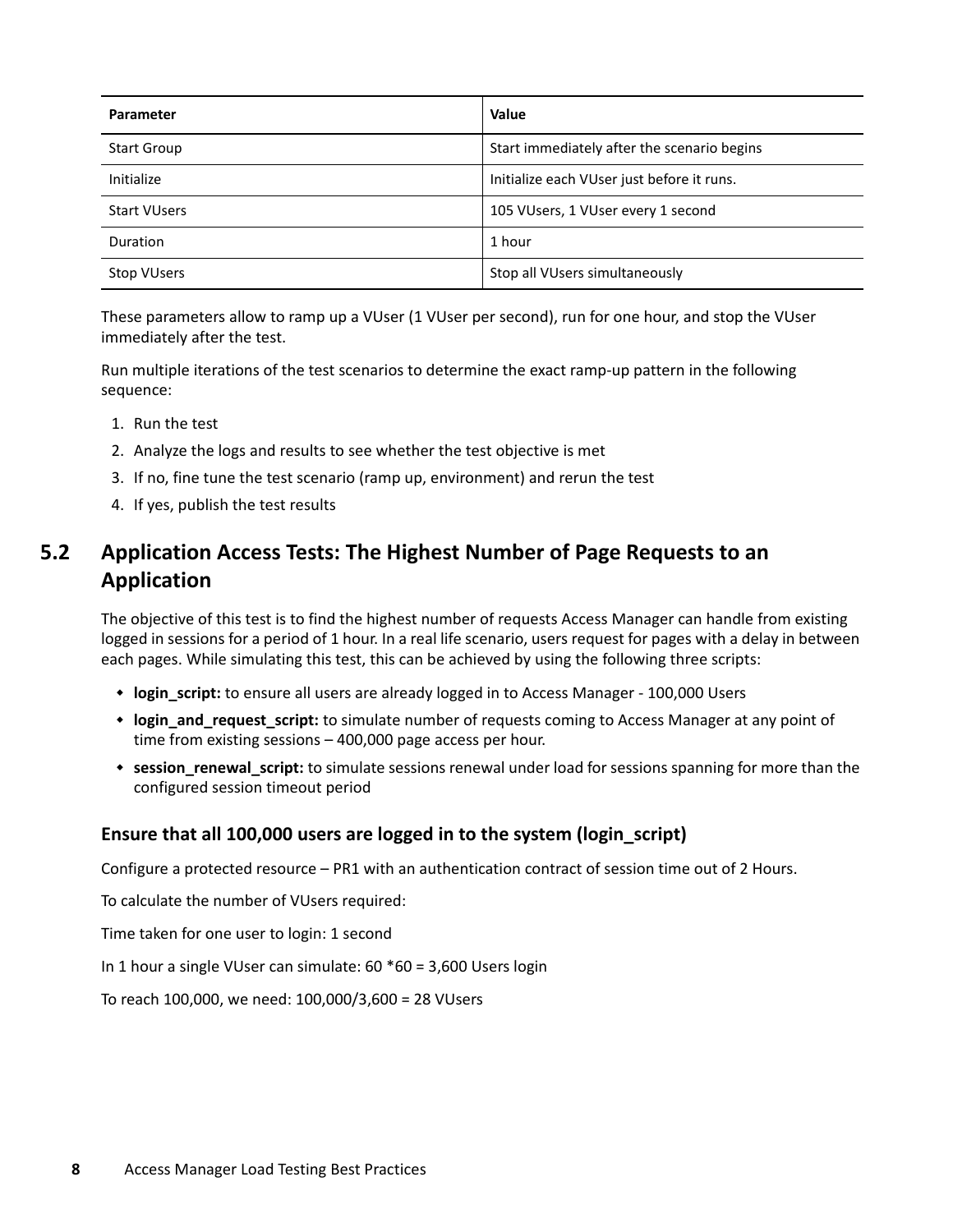#### **To reach the highest number of transaction of 400,000 page access per hour (login\_and\_request\_script)**

To calculate the number of VUsers required:

- 1. Time taken for one user to login: 1 Second
- 2. Time taken for one user to access 4 pages: 4 second
- 3. Time taken for the user to logout: 1 second

Time taken for 1 user to complete 1 transaction:  $[a] + [b] + [c] = 6$  Seconds

In 1 hour a user can do:  $60*60/6 = 600$  transactions

To do 400,000 transactions per hour, we need: 400,000/600 = 667 VUsers

#### **To achieve sessions' renewal under load (session\_renewal\_script)**

Configure a protected resource PR2 with an authentication contract of session timeout of 5 minutes.

Time taken for a single login: 1 second

Session will be timed out after 5 minutes

In 1 hour: 60/5 = 12 sessions will be timed out

To achieve 240 sessions renewal per hour, 204/12 = 20 VUsers are required.

After identifying the scripts and the total VUsers, plan the LoadRunner test scenario.

Create two LoadRunner scenarios to achieve the test objective.

#### **Scenario#1: To ensure 100,000 users logged in to the system**

| <b>Script</b> | Quantity |
|---------------|----------|
| login_script  | 28       |

Schedule LoadRunner with the following parameters:

| <b>Parameter</b>    | <b>Value</b>                                |
|---------------------|---------------------------------------------|
| <b>Start Group</b>  | Start immediately after the scenario begins |
| Initialize          | Initialize each VUser just before it runs.  |
| <b>Start VUsers</b> | 28 VUsers, 1 VUser every 1 second           |
| Duration            | 1 hour                                      |
| <b>Stop VUsers</b>  | Stop all VUsers simultaneously              |

These parameters will allow the ramp up of the VUser (1 VUser per second), run for one hour, and stop VUsers immediately after the test.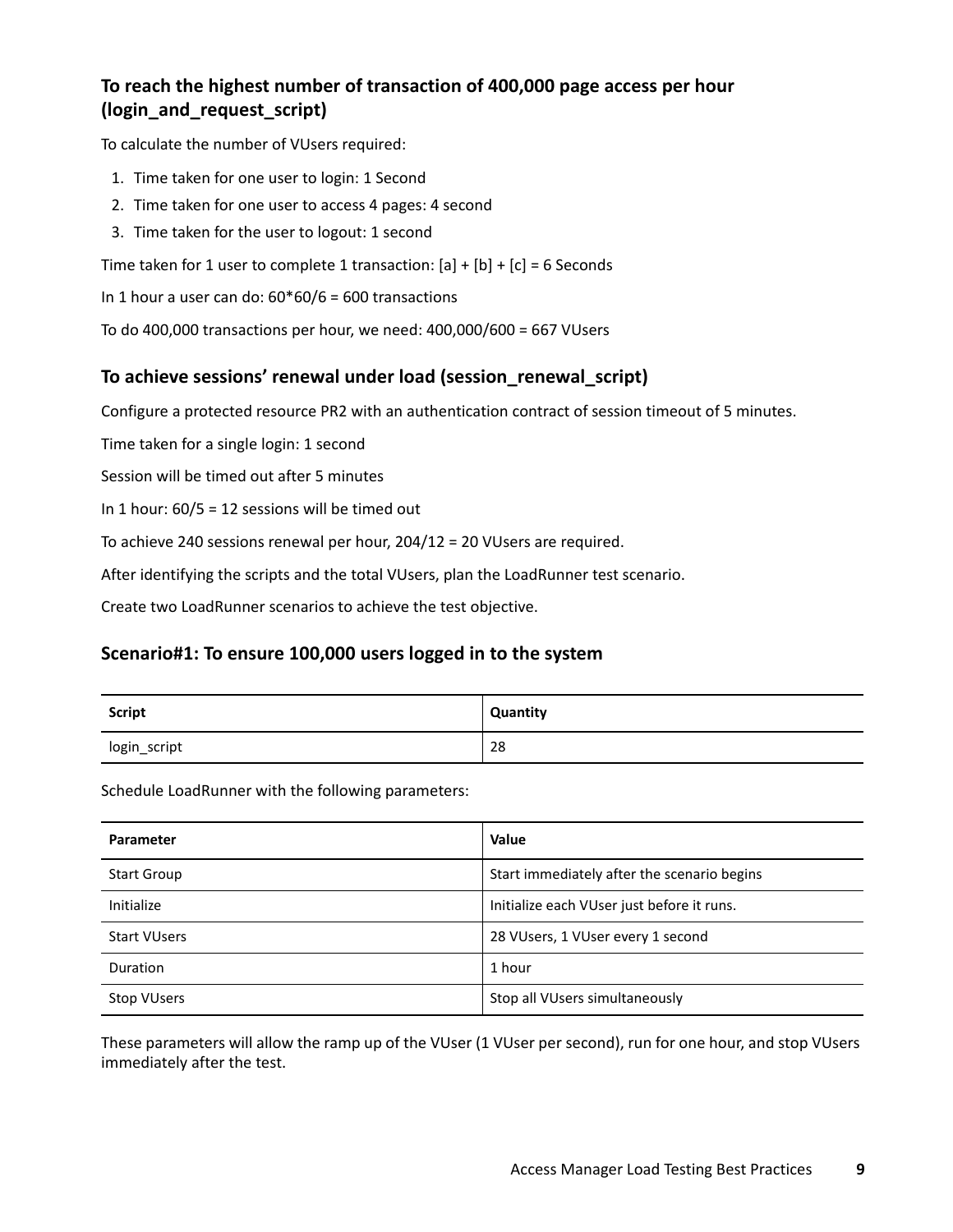#### **Scenario#2: To reach the highest number of transaction of 400,000 pages per hour and to have some session's renewal under load conditions**

| <b>Script</b>            | Quantity |
|--------------------------|----------|
| login_and_request_script | 667      |
| session_renewal_script   | 20       |

The LoadRunner scenario with the following parameters:

| <b>Parameter</b>    | Value                                       |
|---------------------|---------------------------------------------|
| <b>Start Group</b>  | Start immediately after the scenario begins |
| Initialize          | Initialize each VUser just before it runs   |
| <b>Start VUsers</b> | 687 VUsers, 5 VUsers per second             |
| Duration            | 1 hour                                      |
| <b>Stop VUsers</b>  | Stop all VUsers simultaneously              |

These above parameters will allow the ramp up of the VUsers (5 VUsers per second), run for one hour, and stop the VUsers immediately after the test.

**NOTE:** Scenario#2 has to be run immediately after Scenario#1 so that 100,000 users are logged in to the system during the second scenario.

#### **5.3 Endurance Test**

The objective of the test is to discover any performance issues in the system under test when subjected to the average load for a longer duration of time. This will test for any memory leaks in the application and whether the application is able to free up used heap memory when the test progresses.

In this use case, the following data are available for myInnerweb:

Average page views per hour: 280,000

Average users per hour: 70,000

The following scripts have been arrived upon for the endurance test:

- login\_script: to simulate average users logins per hour to the system.
- transactions script: to simulate average page views per hour to the system

After the scripts are ready, identify the number of VUsers required to run the endurance test.

#### **login\_script**

Objective is to achieve 70,000 logins per hour.

Time taken for a single VUser login: 1 second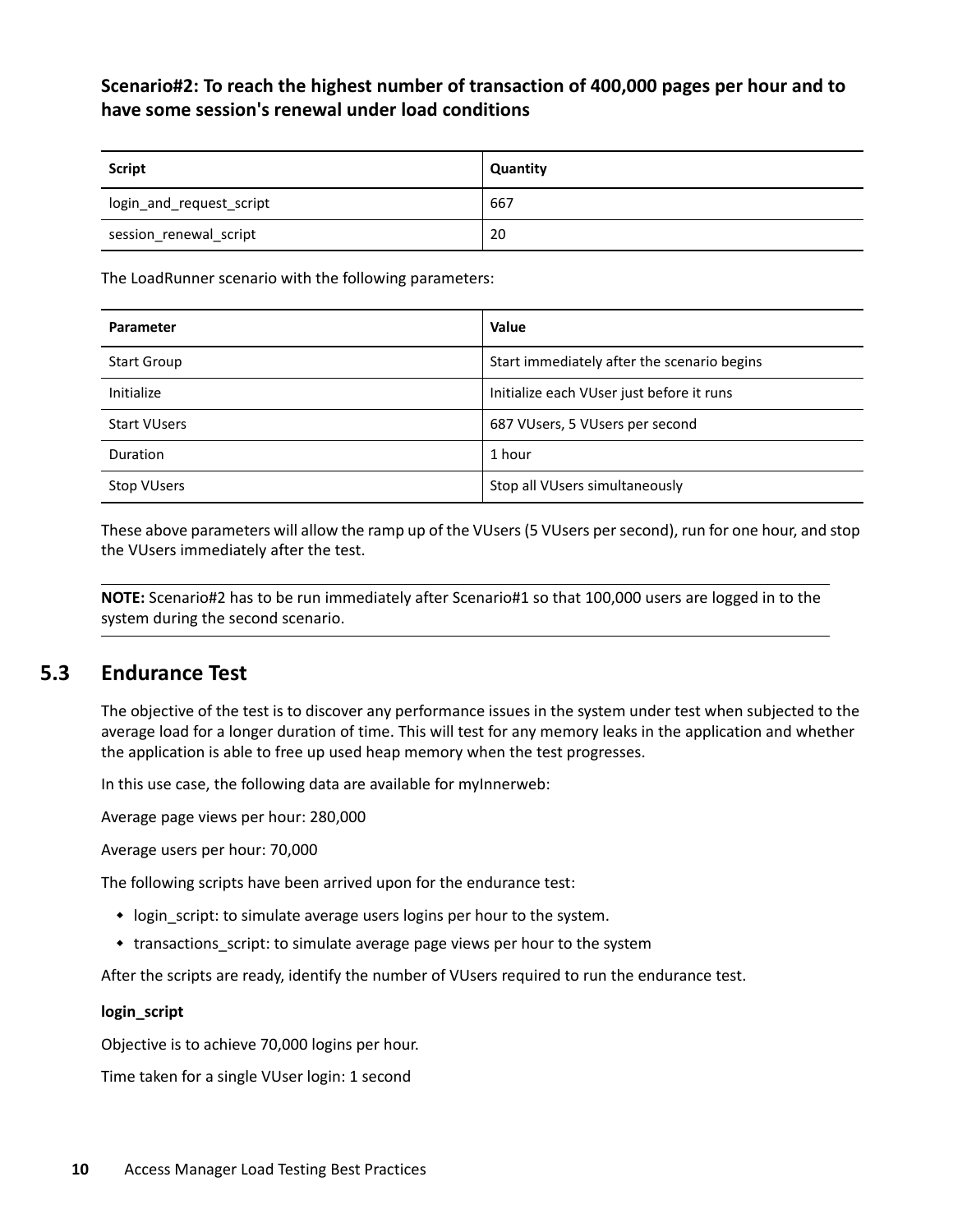In 1 hour, single VUser can simulate (60 \* 60)/1 = 3600 users Login

To reach 70,000 users login = 70,000/3,600 ~ 20 VUsers

#### **transactions\_script**

Objective is to achieve 280,000 page views per hour.

- 1. Time taken for one user to login: 1 second
- 2. Time taken for one user to access 4 pages: 4 second
- 3. Time taken for the user to logout: 1 second

Time taken for 1 user to complete 1 transaction:  $[a] + [b] + [c] = 6$  second

In 1 hour a user can do:  $60*60/6 = 600$  transactions

To do 280,000 transactions per hour, we need: 280,000/600 = 467 VUsers

After identifying the scripts and the total VUsers, plan the LoadRunner test scenario for the same.

Create the LoadRunner scenario for this by including the above two scripts and assigning the number of VUsers for each scripts obtained by using the above calculations.

| <b>Script</b>       | Quantity |
|---------------------|----------|
| login_script        | 20       |
| transactions_script | 467      |

Schedule the LoadRunner scenario with the following parameters:

| <b>Parameter</b>    | <b>Value</b>                                |
|---------------------|---------------------------------------------|
| <b>Start Group</b>  | Start immediately after the scenario begins |
| Initialize          | Initialize each VUser just before it runs   |
| <b>Start VUsers</b> | 487 VUsers, 5 VUsers every 1 second         |
| Duration            | 8 hour                                      |
| <b>Stop VUsers</b>  | Stop all VUsers simultaneously              |

These parameters allow the ramp up of VUsers (5 VUsers per second), run the endurance test for eight hours, and stop the VUsers immediately after the test.

Endurance tests have to be run for sufficiently longer time while monitoring the following items:

 LoadRunner transactions per second: There should not be any decrease in the transactions per second over the period of time.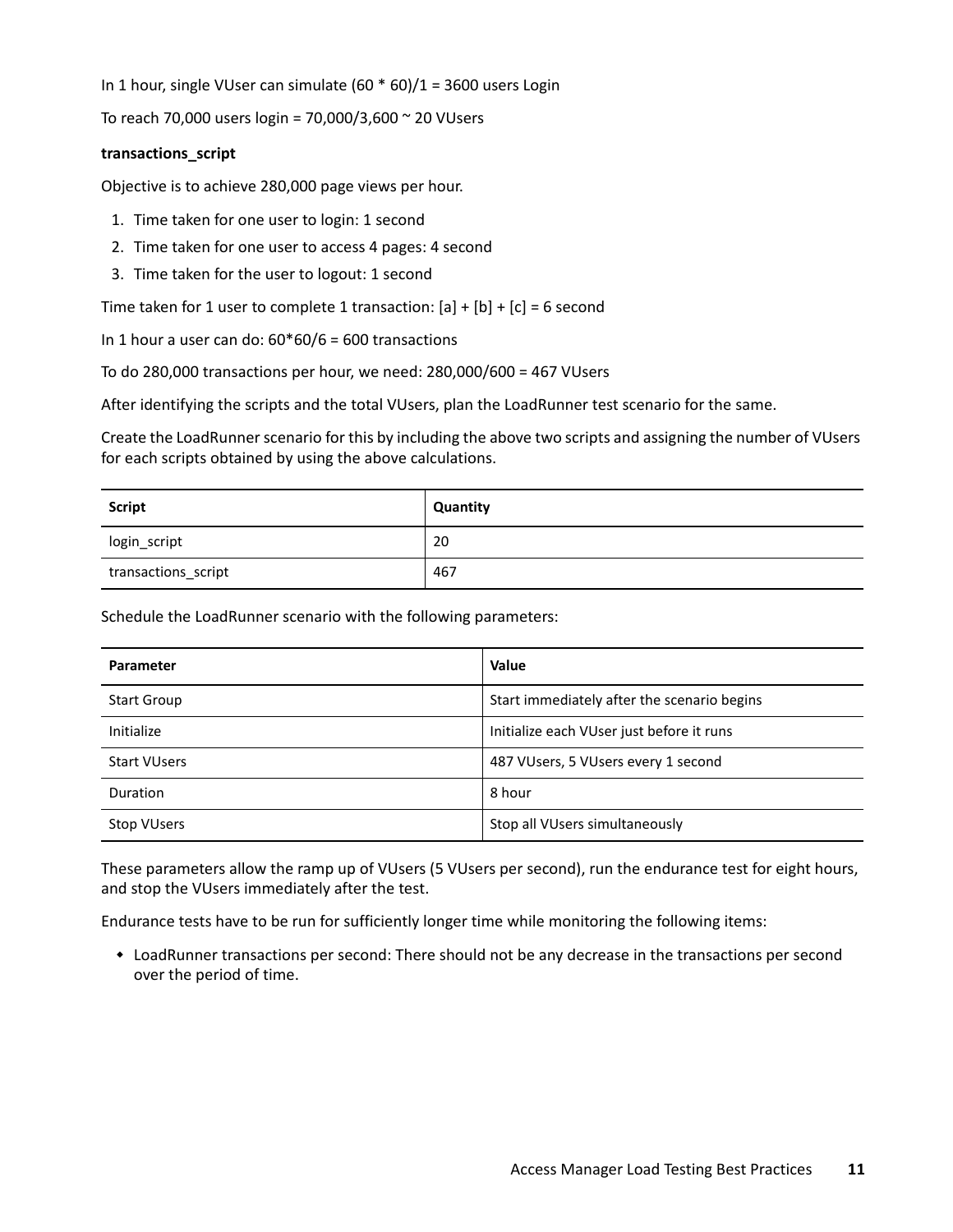- LoadRunner failures in the transactions: There should not be any errors due to Access Manager component failures. If there are any such errors, analyze Access Manager log files to identify the cause of the error.
- Access Manager components (resource utilization): There should not be any increase in memory utilization, CPU utilization, and threads consumed by Access Manager components over the period of time.

#### **Other parameters impacting endurance test:**

- **Session time out:** Session time outs have to be properly configured for authentication contracts. Because endurance tests run for extended period of time, a misconfigured time out can lead to number of idle sessions and result in decreased performance of the system over the period of time.
- **Monitoring:** Automated monitoring mechanism can be used to monitor the systems behavior over the extended period of time. This will help to analyze the systems behavior (request per second, CPU usage, memory usage, and so forth) over the period of time. A basic shell script can also be used.

## **6 Appendix: Sample Scripts**

- [Section 6.1, "Script 1," on page 12](#page-11-0)
- [Section 6.2, "Script 2," on page 13](#page-12-0)
- [Section 6.3, "Script 3," on page 14](#page-13-0)

#### <span id="page-11-0"></span>**6.1 Script 1**

A user logs in to https://myinnerweb.mycompany.com/ and accesses eGuide (Employee Information Portal)

```
Action()
 {
  web_url("myinnerweb.mycompany.com", 
  "URL=https://myinnerweb.mycompany.com/", 
  "Resource=0", 
  "RecContentType=text/html", 
  "Referer=", 
  "Snapshot=t1.inf", 
  "Mode=HTML", 
  LAST);
  lr_start_transaction("User Login");
 web submit form("sso",
  "Snapshot=t2.inf", 
  ITEMDATA, 
  EXTRARES, 
  "Url=https://myinnerweb.mycompany.com/img/login/btn_password_blue.png", "Referer=https://
login.myinnerweb.mycompany.com/nidp/idff/sso?id=4&sid=0&option=credential&sid=0", ENDITEM, 
  "Url=https://myinnerweb.mycompany.com/img/login/btn_help_blue.png", "Referer=https://
login.myinnerweb.mycompany.com/nidp/idff/sso?id=4&sid=0&option=credential&sid=0", ENDITEM, 
  LAST);
 // lr think time(9);
 web_submit_form("sso_2",
  "Snapshot=t3.inf", 
  ITEMDATA, 
 "Access Manager=Ecom_User_ID", "Value={USER_Access Manager}", ENDITEM, 
 "Access Manager=Ecom_Password", "Value=password", ENDITEM, 
  "Access Manager=submit.x", "Value=47", ENDITEM, 
  "Access Manager=submit.y", "Value=9", ENDITEM, 
  LAST);
 web url("sso 3",
  "URL=https://login.myinnerweb.mycompany.com/nidp/idff/sso?sid=0",
```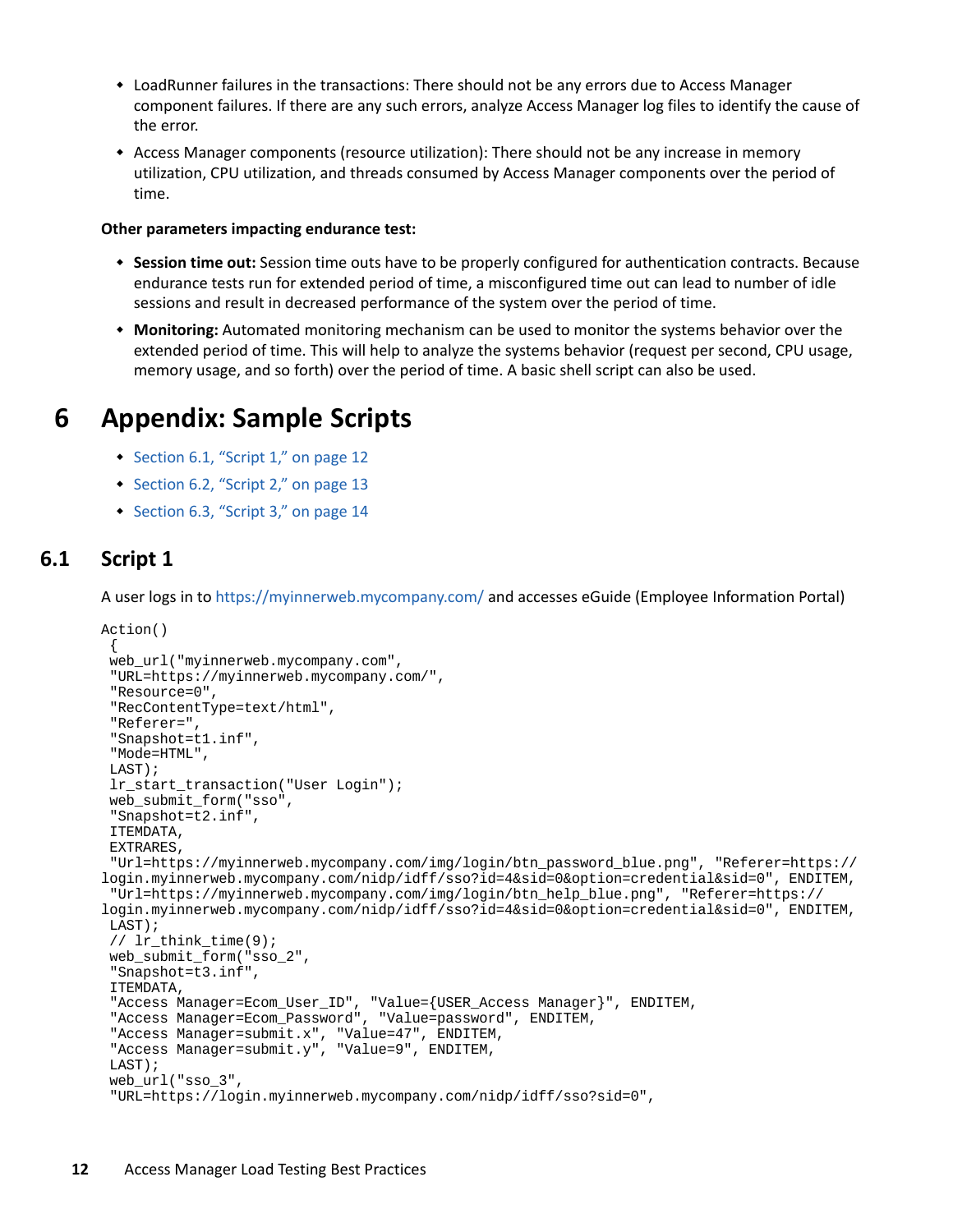```
 "Resource=0", 
  "RecContentType=text/html", 
  "Referer=", 
  "Snapshot=t4.inf", 
  "Mode=HTML", 
  EXTRARES, 
  "Url=https://myinnerweb.mycompany.com/inc/metrics.js", "Referer=https://
myinnerweb.mycompany.com/", ENDITEM, 
  "Url=https://myinnerweb.mycompany.com/favicon.ico", "Referer=", ENDITEM, 
  LAST);
  lr_end_transaction("User Login", LR_AUTO);
  // lr_think_time(29);
  lr_start_transaction("Searching eGuide");
  web_url("eGuide", 
  "URL=https://myinnerweb.mycompany.com/eGuide/servlet/
eGuide?val1=employee1&attr1=LastAccess Manager&doOnload=true", 
  "Resource=0", 
  "RecContentType=text/html", 
  "Referer=", 
  "Snapshot=t5.inf", 
  "Mode=HTML", 
  EXTRARES, 
  "Url=/img/ni_h_leftnav_grayarrow.gif", "Referer=https://myinnerweb.mycompany.com/eGuide/
servlet/eGuide?User.context=kwkwLnnhkmOq&Action=eGuideHeader&Search.rows=1", ENDITEM, 
  "Url=/favicon.ico", "Referer=", ENDITEM, 
  LAST);
 web_submit_form("eGuide_2",
  "Snapshot=t6.inf", 
  ITEMDATA, 
  "Access Manager=objectType", "Value=Company Employees", ENDITEM, 
 "Access Manager=attr1", "Value=Last Access Manager", ENDITEM, 
 "Access Manager=crit1", "Value=Starts with", ENDITEM, 
 "Access Manager=val1", "Value={SEARCH_EMPLOYEE}", ENDITEM, 
  LAST);
  lr_end_transaction("Searching eGuide", LR_AUTO);
  return 0;
  }
```
**NOTE:** Two transactions are used for capturing the performance data: *User Login* and *Searching eGuide*.

- USER AccessManager and SEARCH\_EMPLOYEE input data are parameterized to simulate randomness in employee login and employee being searched.
- The Ir think time function is commented to avoid idle time.

## <span id="page-12-0"></span>**6.2 Script 2**

A user accesses a public page without reusing the connection